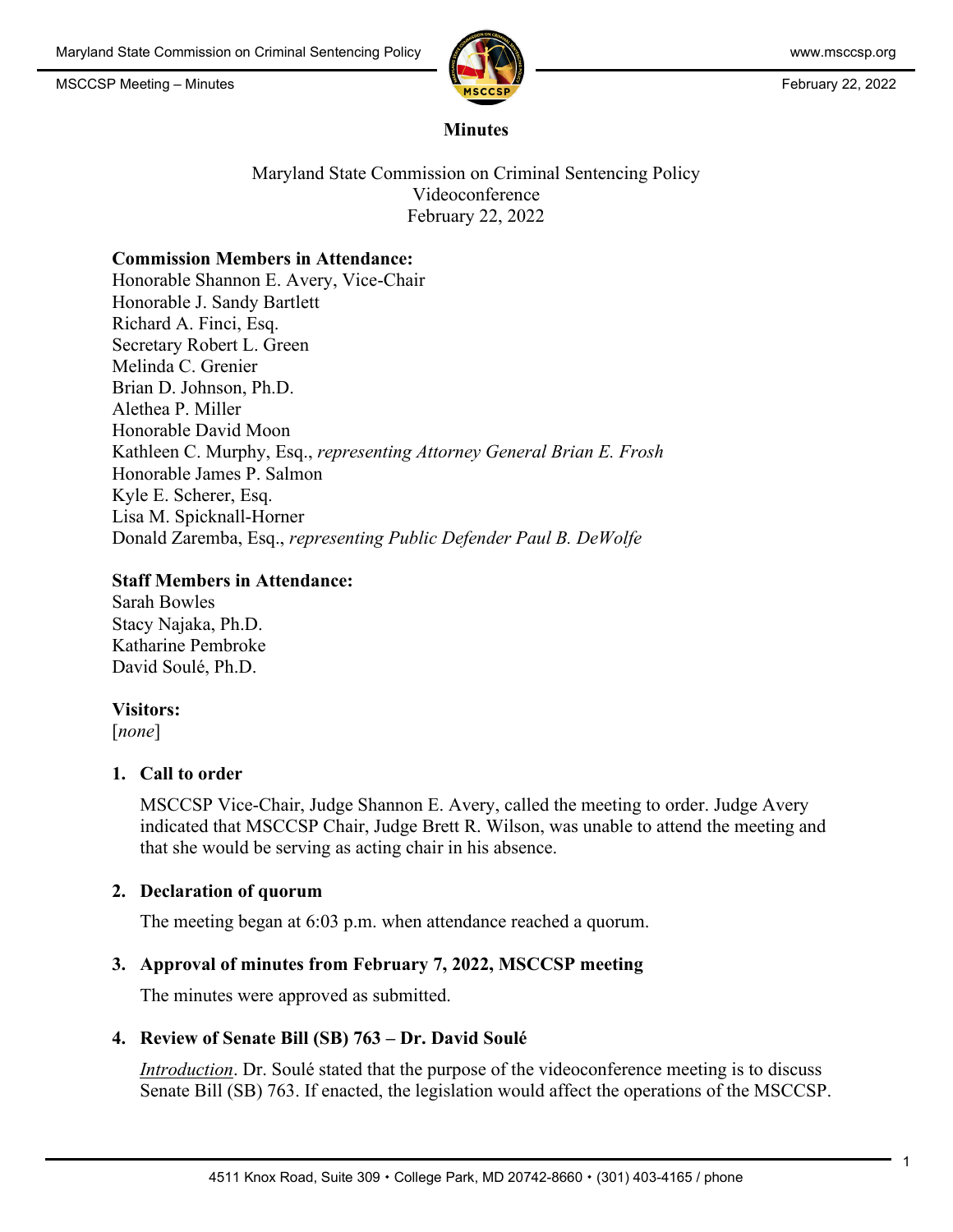MSCCSP Meeting – Minutes **February 22, 2022** 



As such, pursuant to the policy adopted by the MSCCSP in July 2019 with respect to responding to legislative proposals that directly affect the operations of the MSCCSP or the sentencing guidelines, the meeting was arranged for the purpose of soliciting feedback and to request a vote whether the Commission will support, oppose, or take no position on the proposed legislation. Dr. Soulé noted he would start with a brief review of SB 763 and then discuss the impact on the MSCCSP.

If enacted, SB 763 would require the Administrative Office of the Courts (AOC), with the cooperation of each State's Attorney, to collect and provide to the MSCCSP approximately 75 data points for each case prosecuted. For example, the data points include, but are not limited to the following:

- o case number;
- o the defendant's race, gender, and disability status, if any;
- o the incident date;
- o the arrest date;
- o the district or neighborhood of arrest;
- o the primary arresting agency;
- o the charges listed on the arresting agency's paperwork;
- o if applicable, the reason the State's Attorney declined to prosecute the arrest;
- o the charges brought by the State's Attorney;
- o the prosecutor who brought the charge;
- o whether the defendant was determined eligible for court-appointed counsel, and the proceeding where the determination was made;
- o the arraignment date;
- o the charge modification date;
- o whether diversion was offered;
- o whether the charge carries a mandatory minimum sentence;
- o the prosecutor's recommendation on bail or bond, including release conditions;
- o whether bail or bond was imposed on the defendant;
- o release conditions;
- o information on whether a risk assessment or other algorithm-based or quantitative tool was used in determining whether pretrial detention was ordered or the amount of bail or bond;
- o whether a plea was offered;
- o whether a time limit was provided with a plea offer;
- o all terms of all pleas offered;
- o whether the plea was accepted or rejected;
- o whether discovery was offered to the defendant before the plea;
- o the date discovery was disclosed to the defense or defendant;
- o the presiding judge at the pretrial stage;
- o the case disposition;
- o the presiding judge at the disposition;
- o the disposition date;
- o the sentence type;
- o the sentence length;
- o the presiding judge at sentencing;
- o supervision terms;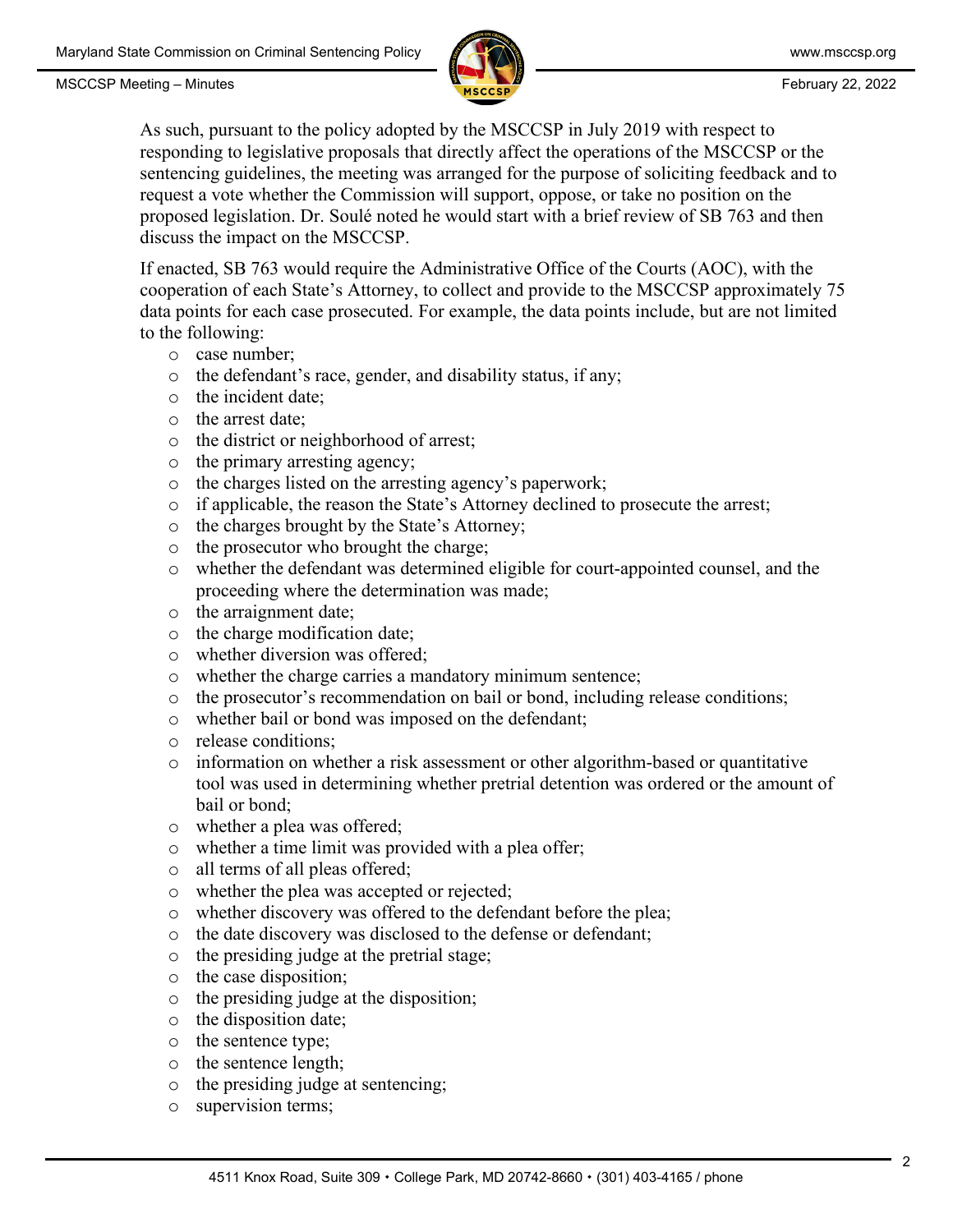MSCCSP Meeting – Minutes **February 22, 2022** 



- o services required or provided, if any; and
- o forfeiture of property required, if any.

Dr. Soulé noted that the proposed legislation would also require the AOC to record and maintain the information for at least 10 years. The proposed legislation would require each State's Attorney to cooperate with the AOC to provide any data necessary to meet the requirements of the proposed legislation. SB 763 would also require each State's Attorney to make publicly available certain information regarding the State's Attorney's policies and practices by (1) publishing the information on the State's Attorney's website and (2) providing the information to any person who requests the information directly from the State's Attorney.

Dr. Soulé directed Commissioners' attention to the MSCCSP's role in the legislation beginning on page 15, line 15 of the bill. Specifically, SB 763 would require the MSCCSP to determine the way the AOC provides certain information to the Commission. The proposed legislation would also require the Commission, in coordination with the AOC, to ensure that disclosure of information under the proposed legislation is performed in a uniform and consistent manner. The proposed legislation would also require the Commission to determine an implementation schedule and plan by which the AOC will disclose the collected information. The implementation schedule and plan may include implementation on a rolling basis that starts by prioritizing a subset of the data collected or that prioritizes disclosure from larger State's Attorney offices.

Dr. Soulé went on to explain that SB 763 would require the AOC, on or before October 1, 2023, to begin disclosing data, stripped of any individualized or identifying personal information about any person arrested or prosecuted, to the Commission for the immediately preceding calendar year. By May 1, 2024, and annually thereafter, MSCCSP must begin publishing online the data collected relating to prosecutions in a modern, open, electronic format that is machine-readable, machine-searchable, and readily accessible to the public on the Commission's website. By September 1, 2024, the MSCCSP must report on the data received from the State's Attorneys, comparing and contrasting the practices and trends among jurisdictions, although it is not specified what practices and trends are expected to be analyzed. Additionally, at least twice per year, the MSCCSP must publish issue-specific reports that provide in-depth analysis of one or more areas of prosecutorial decision making, and at least one report must focus on racial disparities. The proposed legislation would also require the Commission to determine an implementation schedule and plan by which the AOC will disclose the collected information on or before October 1, 2025.

Dr. Soulé pointed out that staff believes the dates in the bill may be off. The implementation plan and schedule by which the AOC will disclose the data collected are due October 1, 2025, yet the MSCCSP is to begin receiving data from the AOC by October 1, 2023, and publishing it and producing reports in 2024. It seems that the implementation plan and schedule should be in place prior to when the MSCCSP needs to start receiving and publishing the data. If the bill proceeds, the corresponding dates may need to be revised.

*Operational and Fiscal Impact*. Dr. Soulé next reviewed the operational and fiscal impact of the legislation on the MSCCSP. For several reasons, the proposed legislation would have a significant fiscal impact on the Commission. To comply with SB 763, the Commission would need to create and host a database capable of storing extensive information for an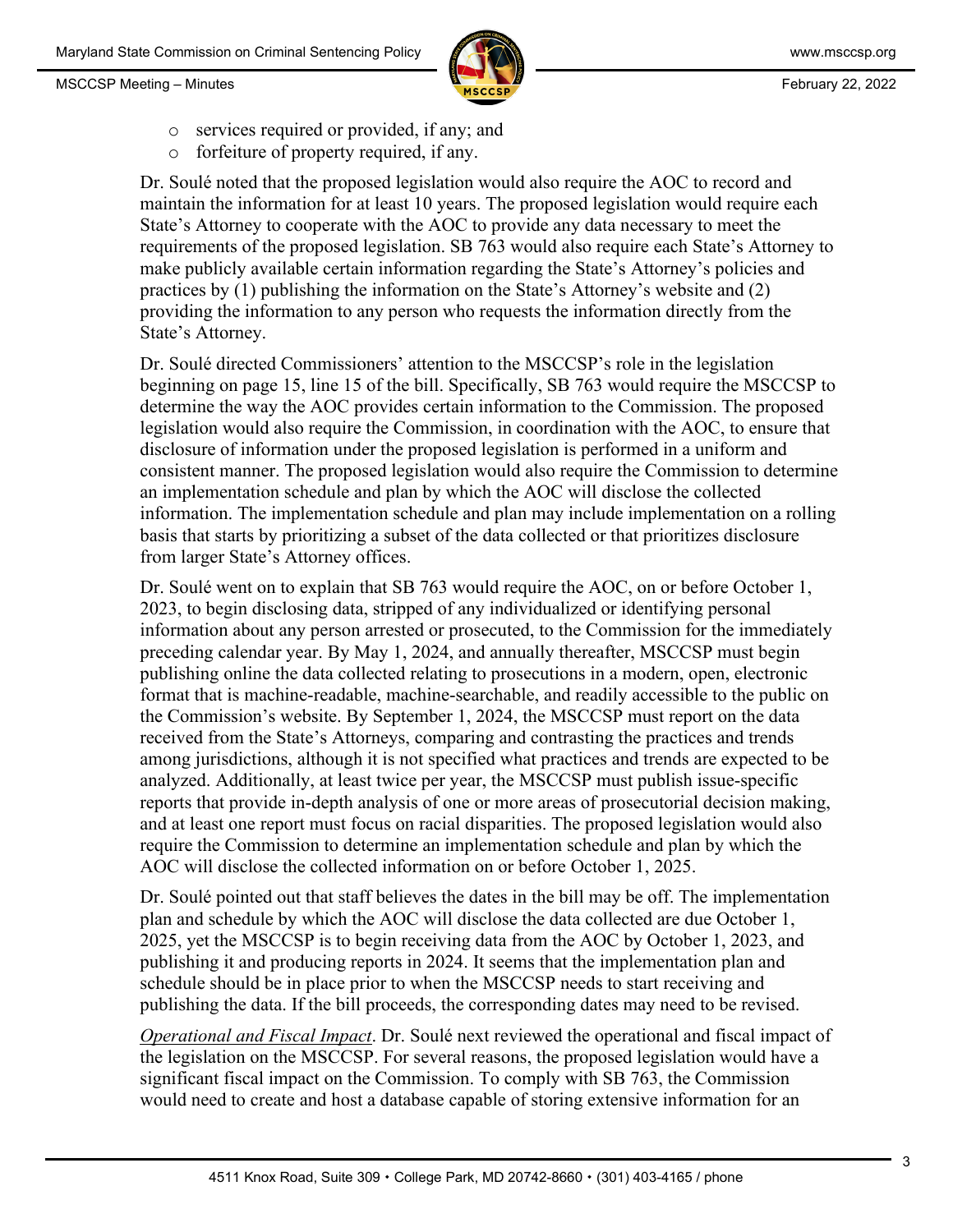

estimated 750,000 prosecutions per year. This is the first major impact on the work of the Commission, as SB 763 would expand substantially the number of cases tracked by the MSCCSP and would expand the scope of the Commission's work beyond criminal sentencing to include all prosecution charging decisions, practices, etc. Dr. Soulé explained that the estimated 750,000 prosecutions per year is based on the number of circuit court criminal filings, District Court criminal filings, and motor vehicle filings from FY 2019, which was the last full fiscal year before COVID. The Commission's data are currently limited to guidelines-eligible sentencings, which generally include original convictions and sentencings in the State's circuit courts. SB 763 would expand the universe of data to all prosecutions, which is substantially larger. For comparison, in FY 2019, the MSCCSP received data for just over 11,000 guidelines-eligible sentencing events (in comparison to 750,000 prosecutions per year).

The second major impact is that the MSCCSP would need to create a data tool for the Commission's website and would need to develop a website application/program to publish data in a modern, open, electronic format that is machine-readable, machine-searchable, and readily accessible on the Commission's website. The estimated cost for the development of the website application, SQL server acquisition costs, data hosting services, purchase of dedicated servers for storing the data, and the hiring of a database administrator/IT system programmer is approximately \$265,000 in year one and \$155,000 per subsequent year, plus incremental increases for service cost increases and salary adjustments. The MSCCSP current fiscal year budget is \$573,117, so the year-one estimate would represent approximately a 46% increase.

Dr. Soulé stated that a final point to note about the legislation is that it will require the Commission to publish data that identifies individual judges and individual prosecutors. As outlined on page 11, line 8, the AOC is to disclose data stripped of any individual or identifying personal information about any person arrested or prosecuted. However, the legislation does not indicate that judge information (pretrial bail judge, disposition judge, and sentencing judge) shall be de-identified. Accordingly, the legislation would necessitate a change in the MSCCSP policy regarding publishing of data by individual judge.

Dr. Soulé concluded by noting that the hearing for SB 763 in the Senate Judicial Proceedings Committee is scheduled for Tuesday, March 1, 2022, at 1:00 pm. Further, the bill is crossfiled in the House (House Bill 1429), but because it was filed late in the session, the bill is not assigned to the House Judiciary Committee and instead will go directly to the Rules & Executive Nominations Committee. As such, Dr. Soulé was not sure that there would be a hearing in the House. Dr. Soulé reminded Commissioners that the MSCCSP may choose to approve, oppose, or take no position. Another option is that the MSCCSP could submit written testimony for informational purposes only. This is an approach that is often taken by agencies with respect to legislation that affects their operations. At a minimum, it may be helpful if the Commission simply notes that this legislation cannot be implemented by the Commission unless appropriate funding is included.

With the conclusion of his report, Dr. Soulé opened the meeting to questions and discussion.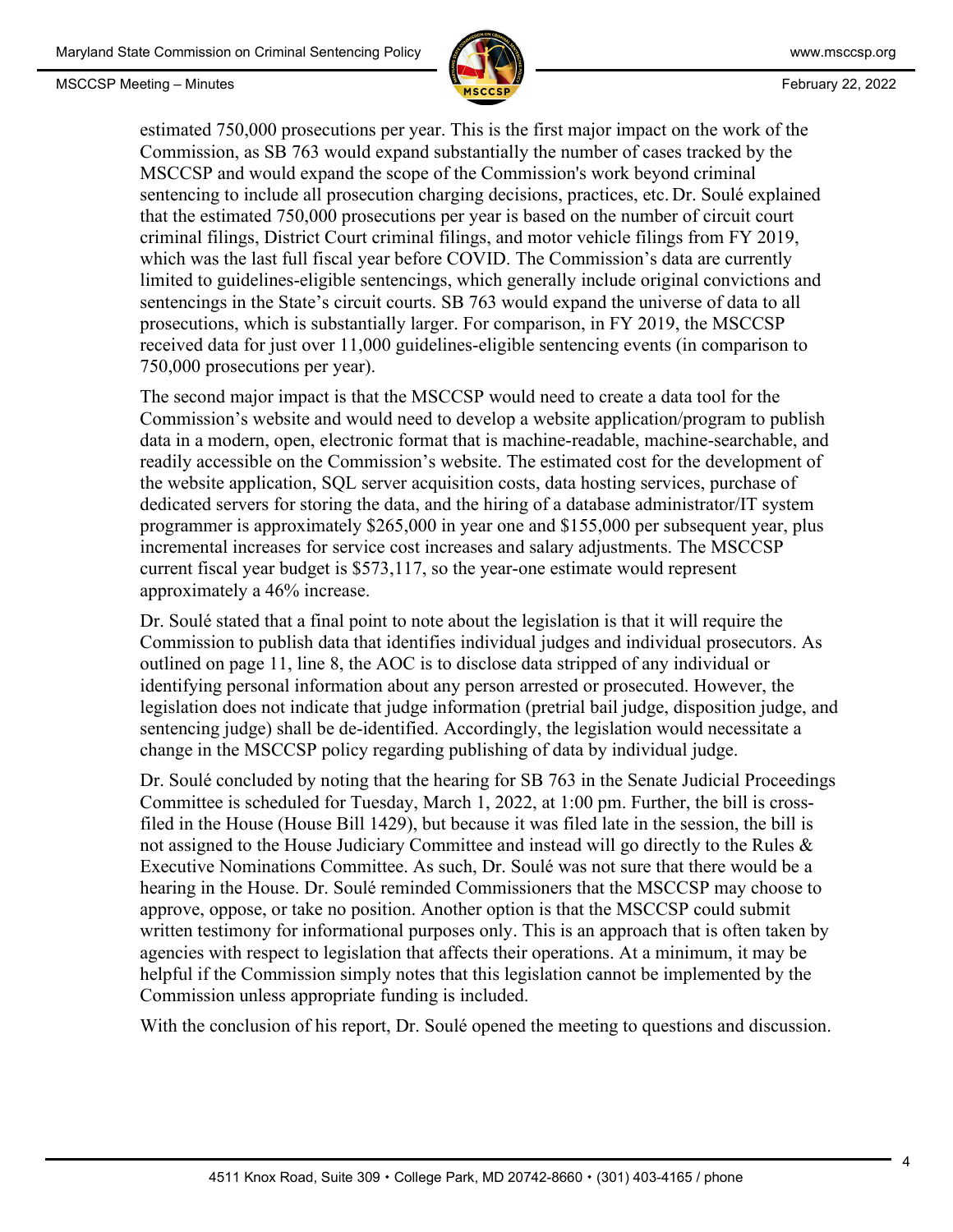



#### 5. **Discussion and vote whether to support, oppose, or take no position – Judge Shannon E. Avery (Action item)**

Judge Avery called for questions and discussion. Delegate Moon indicated that once again he would abstain from the vote since the bill may come before him in the legislature. He confirmed that Dr. Soulé was correct in noting that the bill was cross-filed in the House late, and thus it is unclear if there will be a hearing. It will be up to the leadership to pull the bill out for a hearing. Otherwise, the bill will only be heard in the House if the Senate chooses to advance it. Delegate Moon expressed that he was curious about the genesis of the bill. He surmised that it may be related to the Judicial Transparency Act, which he noted he had previously described as a targeted or weaponized transparency bill. Delegate Moon wondered if perhaps the current bill was intended to be the opposite by doing a deeper dive and analysis of a large number of data points in order to gain a better understanding. He noted there are positives to the approach, and he would be interested in some of the mentioned data points. He questioned if funding were aplenty, whether folks would be opposed to what the bill proposes, setting aside the concerns about attaching identifying information to specific judges.

Dr. Soulé responded that it was unfortunate that Senator Sydnor (the bill's sponsor) was currently tied up in a hearing and unable to participate in the meeting, as he would be best able to speak to the genesis of the bill.

Judge Avery noted that while the Judiciary is opposed to the bill, it is not opposed to all the data points in the bill. The Judiciary sees the value in collecting data and recognizes that it provides important information. A primary concern is that the Judiciary's data system is incapable of producing much of the required data. Judge Avery explained the overriding issue with regard to the Sentencing Commission is that the amount of data to be collected and analyzed is enormous and far exceeds the mission and the enabling legislation that created the Commission. She noted it is an example of the adage "no good deed goes unpunished" and in some ways is a tribute to the sound, non-partisan approach to data collection and analysis conducted by the Commission staff. Because the staff do a good job, there are those who would like them to do all of the jobs, even if outside of the scope of the MSCCSP.

Commissioner Zaremba asked what additional staffing would be needed to accommodate the requirements of the bill. Dr. Soulé responded that in the fiscal note, the MSCCSP asked for one full-time database administrator/IT system programmer. He added that the other requests in the fiscal note pertain to the costs associated with hosting the data, as the MSCCSP currently does not have the infrastructure in place to host such a large amount of data. Commissioner Zaremba noted the required reports would necessitate personnel resources as well.

Commissioner Finci stated that what jumped out to him about the bill is the day-to-day, incalculable impact it would have on practitioners. He noted for example that when negotiating a plea agreement, there may be numerous back and forth conversations between the prosecutor and the defense, and the burden placed on prosecutors to record that information would be great; and that is just one data point of many. Commissioner Finci echoed Judge Avery's comment regarding the value of data, but he believes the impact of the bill the way it is currently written is beyond reasonable or rational.

Dr. Soulé explained that the same legislation was introduced last year. However, it did not come to the Commission's attention, because it did not specify any involvement by the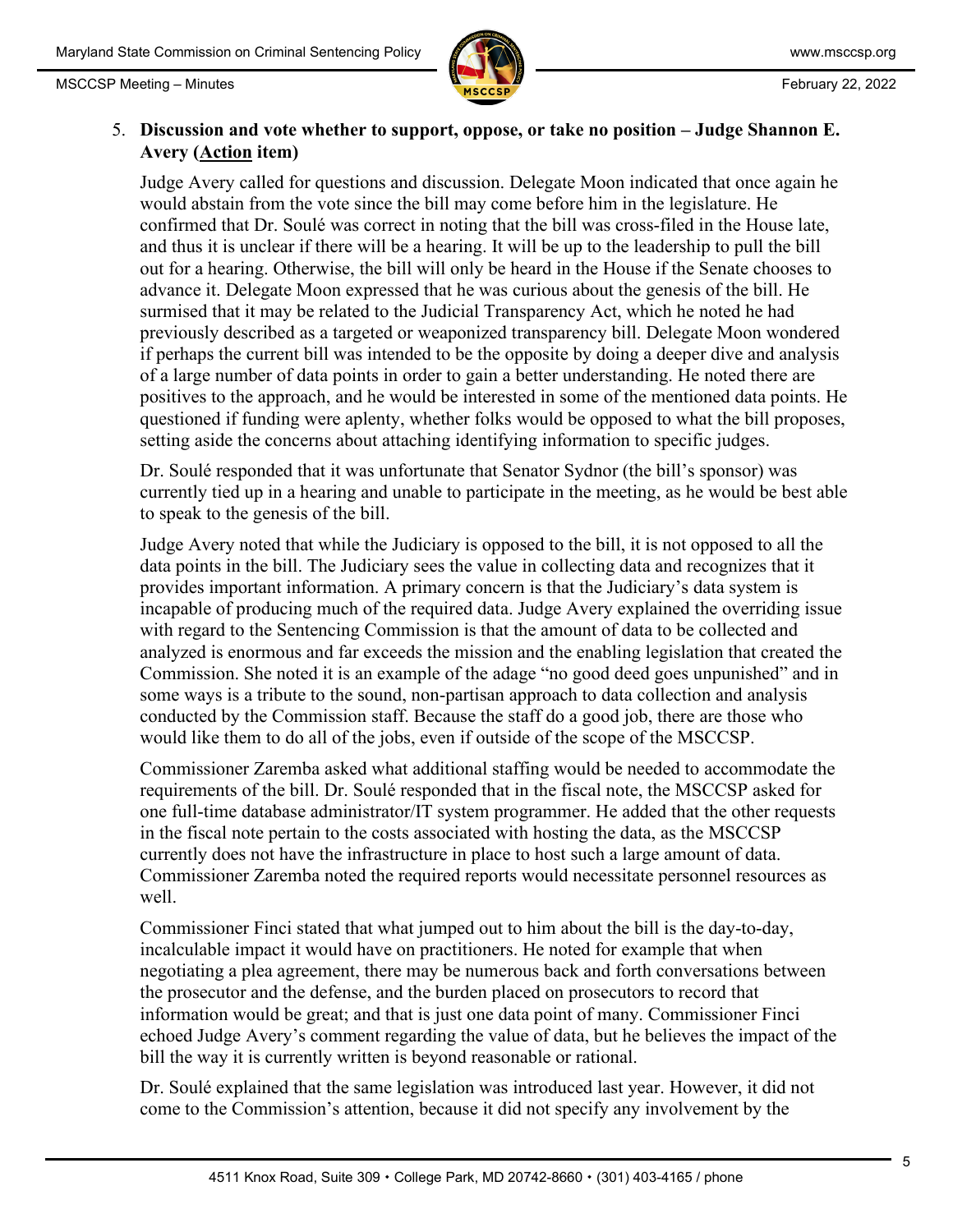

Commission. Instead, last year's legislation specified that the Governor's Office of Crime Prevention, Youth, and Victim Services would collect and analyze the data. Dr. Soulé noted also that the statements from State's Attorney Offices responding to the bill last year indicated it would require a substantial lift to provide the requested information.

Commissioner Miller commented that she works in a State's Attorney's Office and confirmed that her colleagues have expressed the bill would be a very heavy lift for prosecutors and would require a lot fiscally that the office just does not have. Further, she wondered how all the data would be used and what changes were expected to come as a result.

Delegate Bartlett shared that generally when the legislature puts forth a data collection bill, it is for the purpose of making evidence-based decisions. Sometimes the resulting data and reports indicate a need for change, and the legislature uses those resources to decide on proposed bills for change. Delegate Bartlett questioned the impetus for the current bill and why the Sentencing Commission is included. She also wondered if perhaps there could be an amendment to the bill to create a pilot program with a more manageable number of requirements.

Dr. Johnson expressed that as a social scientist, he is all for data collection and analysis, noting that many policy questions can be informed by better data. He further noted that among the members of the Commission, he is probably one who would be most in favor of data collection. But he is not in favor of this bill, because as Judge Avery noted, it fundamentally changes the scope of the Commission's mission and work. Dr. Johnson explained that it does not seem that the Commission is the right entity to be charged with collecting data and producing reports on issues that do not fall under the purview of the Commission (such as prosecution and bail). He concluded that from his perspective, data collection is great; but this bill, and what it is asking the Commission to do, does not make a lot of sense.

Dr. Soulé responded that it would be helpful to hear from Senator Sydnor why the Sentencing Commission was included in the bill in place of the Governor's Office of Crime Prevention, Youth, and Victim Services. He wondered if, as Judge Avery had surmised, Senator Sydnor thought it would be better to have an independent agency involved in collecting and analyzing the data. Dr. Soulé noted however, that whether that is consistent with the Commission's enabling legislation is a fair question.

Judge Avery noted that while Judge Wilson was unavailable to participate in the meeting, he had shared his position on the bill in advance of the meeting. Specifically, Judge Wilson expressed that consistency would require taking a position on the bill as with the Judicial Transparency Act. Further, that position should be opposition since monitoring State's Attorneys is not consistent with the MSCCSP intent. Judge Avery expressed agreement with Judge Wilson's comments.

Hearing no additional discussion from the members present, Judge Avery asked if anyone wished to make a motion.

**Commissioner Finci responded that he would so move to oppose the legislation and to adopt the position Judge Avery just described. Commissioner Miller seconded the motion. By unanimous vote with 5 abstentions, the Commission voted to oppose SB 763.**

Dr. Soulé explained that the staff would draft the statement in opposition and would circulate it to the Chair and Guidelines Subcommittee to finalize.